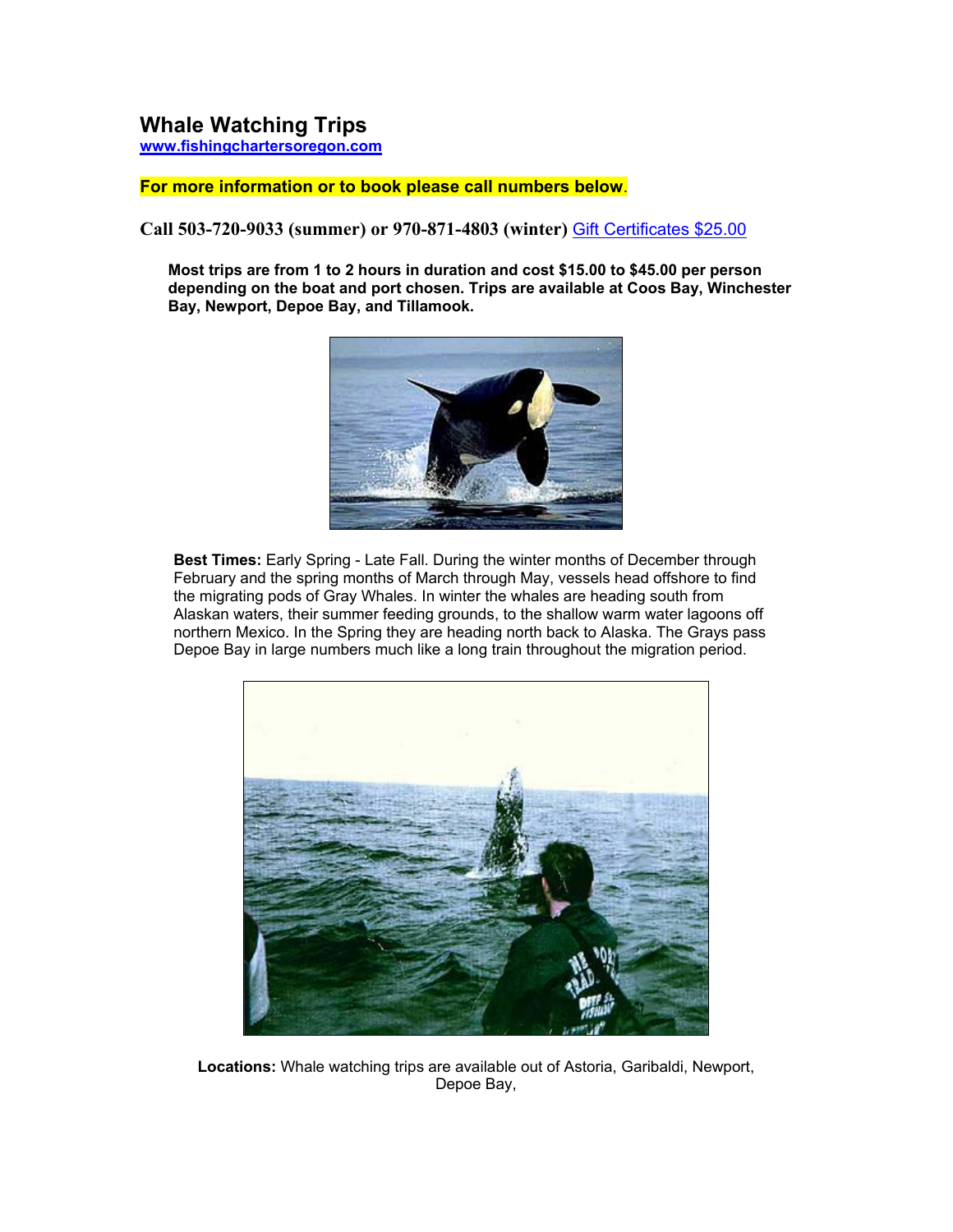

Finding and following these giants of the ocean is an unforgettable experience for young and old alike! Blowing water spouts 10 to 12 feet high make them easy to spot, especially in the spring and fall. They love to feed and play just off the entrances of many bays in Oregon and Washington.



While aboard you'll hear facts and stories about the whales narrated over the ships P.A. system by our knowledgable Captains. We are always happy to answer questions and explore the ocean wonders with you. Our experienced captains bring the vessels close to the pods for excellent sightings - often including large spouts, whale backs, and deep dives with excellent whale tail showings. If you're one of the lucky ones you'll see a breach (photo below), where the whales heave up to three quarters of their 45 foot 40 ton bodies clear out of the water. Absolutely spectacular.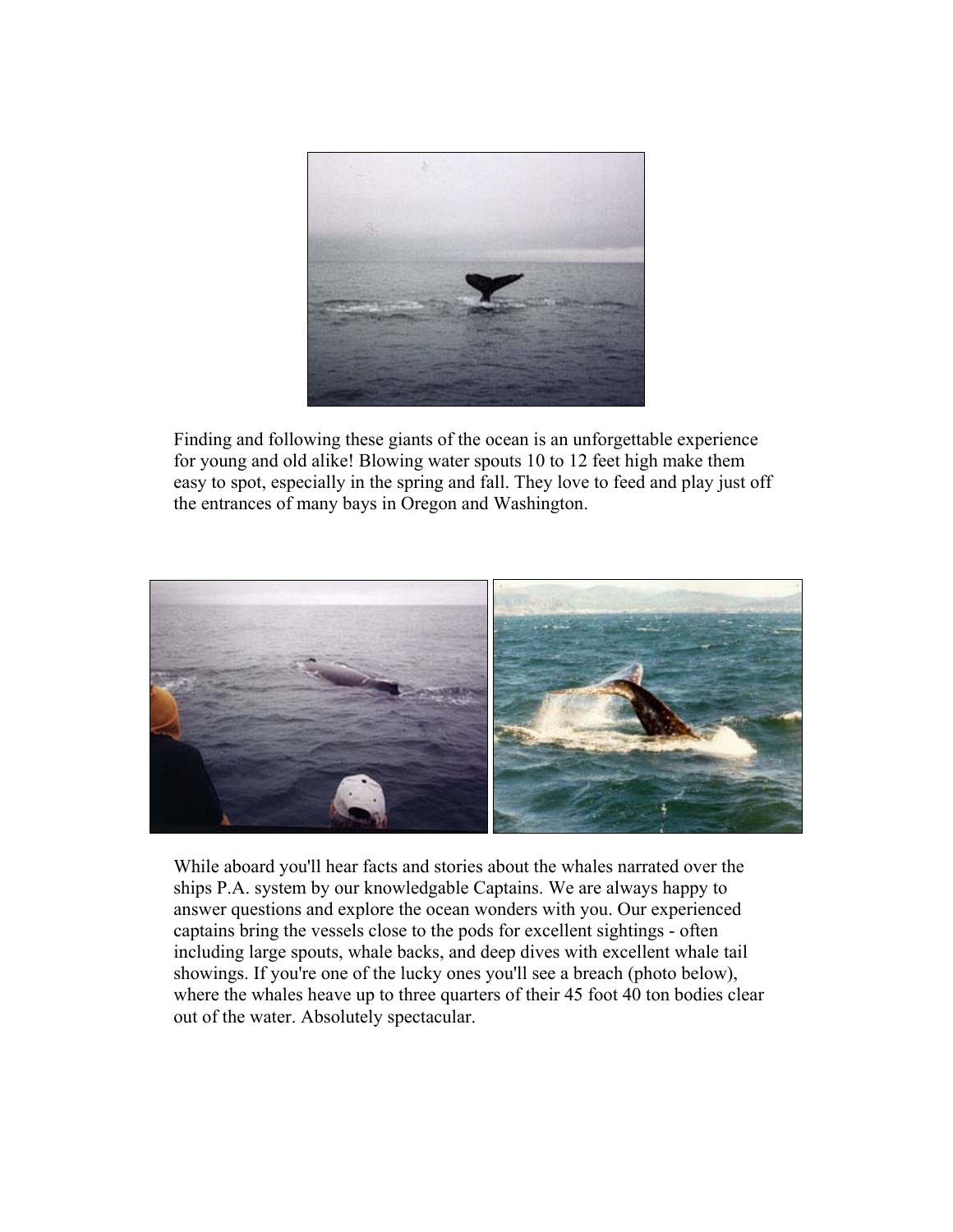#### **Whale Breaching**



### **Zodiac Whale Watching Trips Also**



For an up close whale watching experience, "Zodiac & Other Inflatable" boat trips are available at some ports. These boats are wide bodied, quick, run shallow, and are very stable. Since you sit just above water line in these boats, you get views not matched by any other type of whale watching vessel.

One hour of fun and excitement on a personal scenic tour of the beautiful Oregon Coast. See whales, seals. and other unique sea life up close. Seats up to 4 adults and 2 children per trip. Safe, Fun, and unforgettable!

Also, if one hour is not enough time, for the whale and marine life enthusiast. One and a half, or two hour excursions, depending on time of year, are also available aboard our Zodiacs and Inflatables. Our Captains will take you on an extra special hunt for whales, birds, and mysteries of the deep aboard